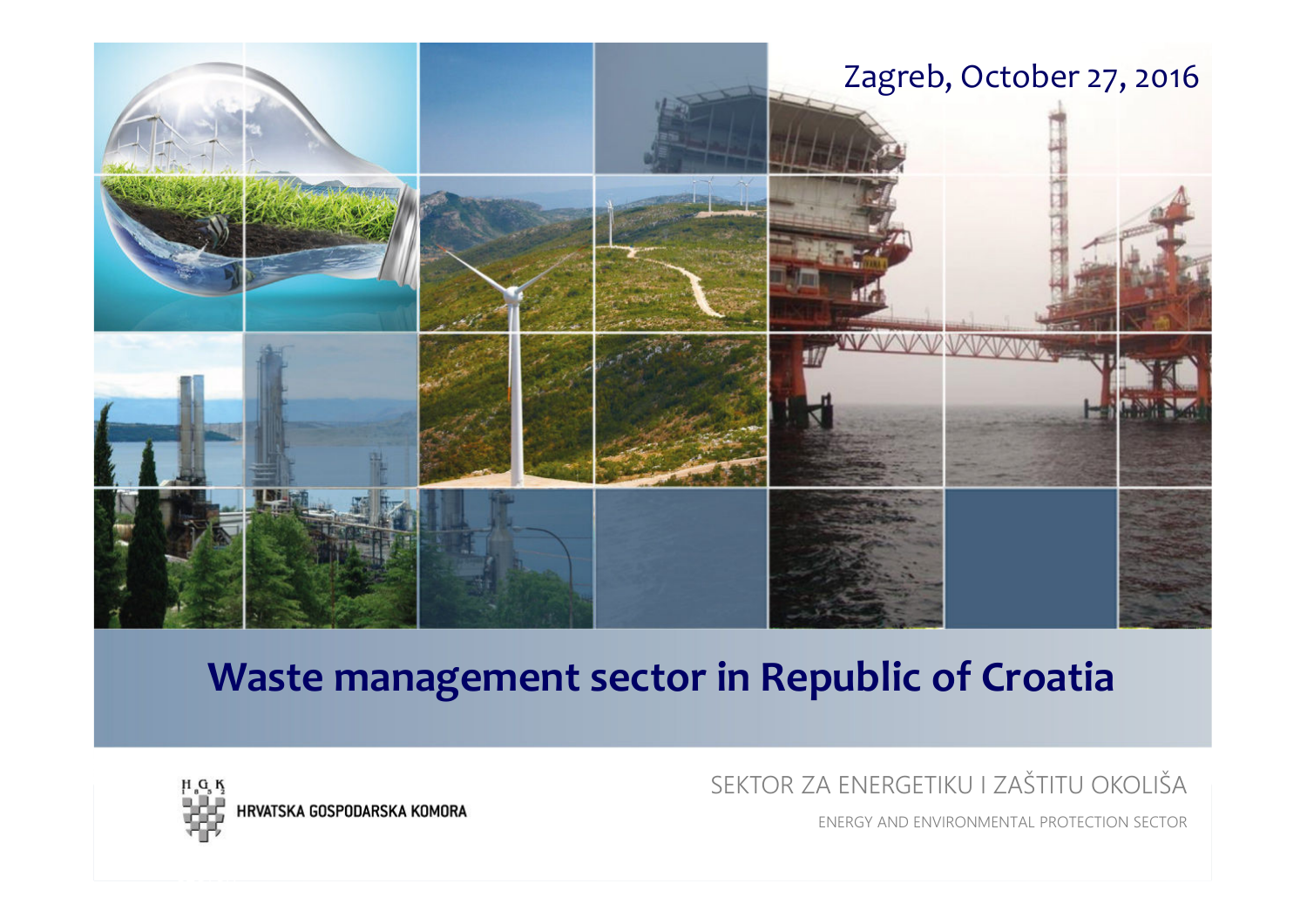# **Content**

- Sector owerview
- Legal owerview
- Future expectations

S<mark>EKTOR ZA</mark> ENERGETIKU **I ZAŠTITU**<br>OKOLIŠA



**IRVATSKA GOSPODARSKA KOMORA**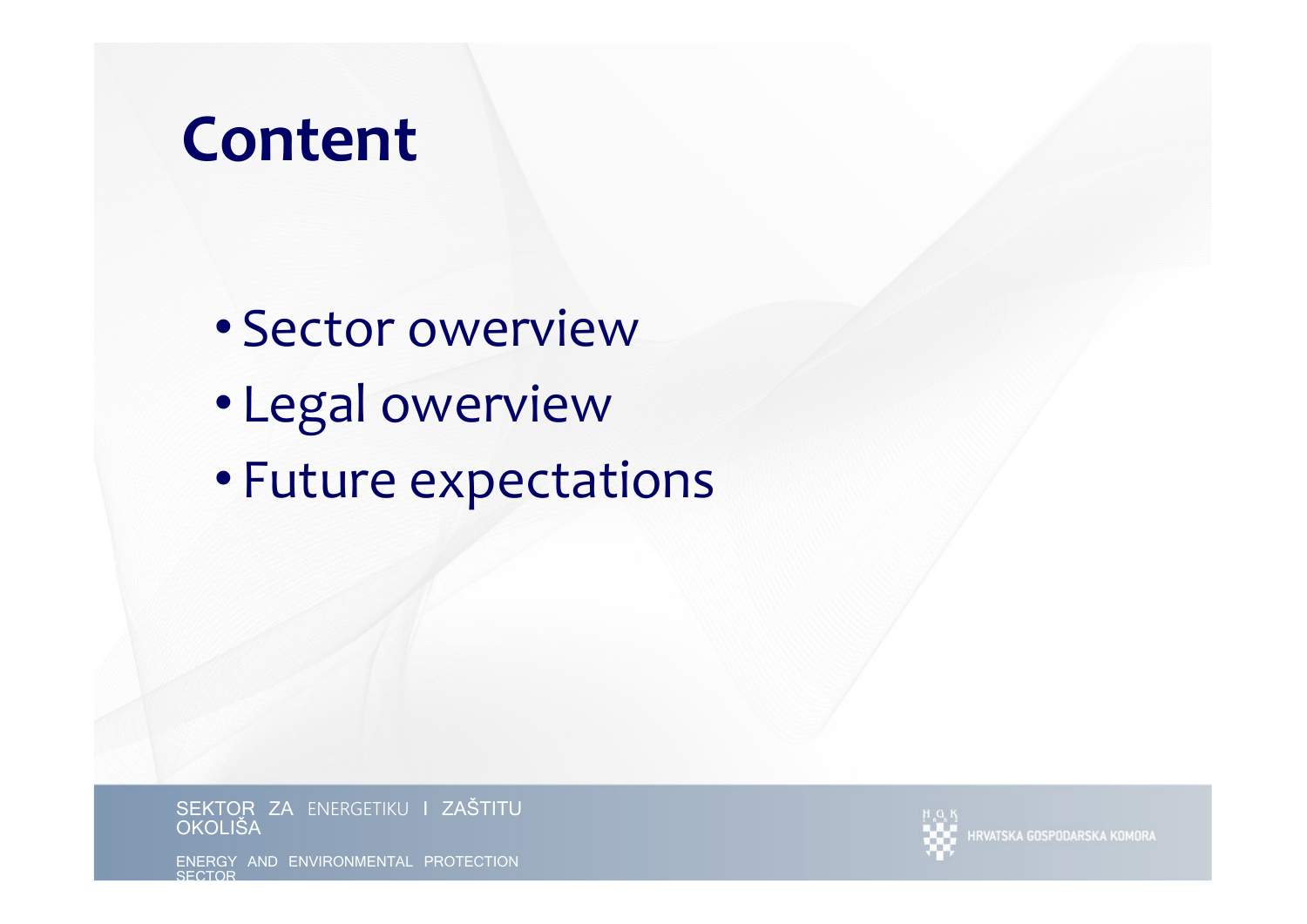# **Sector owerview**

- Covers NACE code from
	- **<sup>E</sup> 36** (water collection, treatment and supply)
	- **<sup>E</sup> <sup>37</sup>** (Sewerage)
	- **<sup>E</sup> 38** ( Waste collection, treatment and disposal activities; materijals recovery)
	- **<sup>E</sup> <sup>39</sup>** (remediation activities and other waste management services)

SEKTOR ZA ENERGETIKU I ZAŠTITU<br>OKOLIŠA OKOLIŠA



**NATSKA GOSPODARSKA KOMORI** 

AND ENVIRONMENTAL PROTECTION SECTOR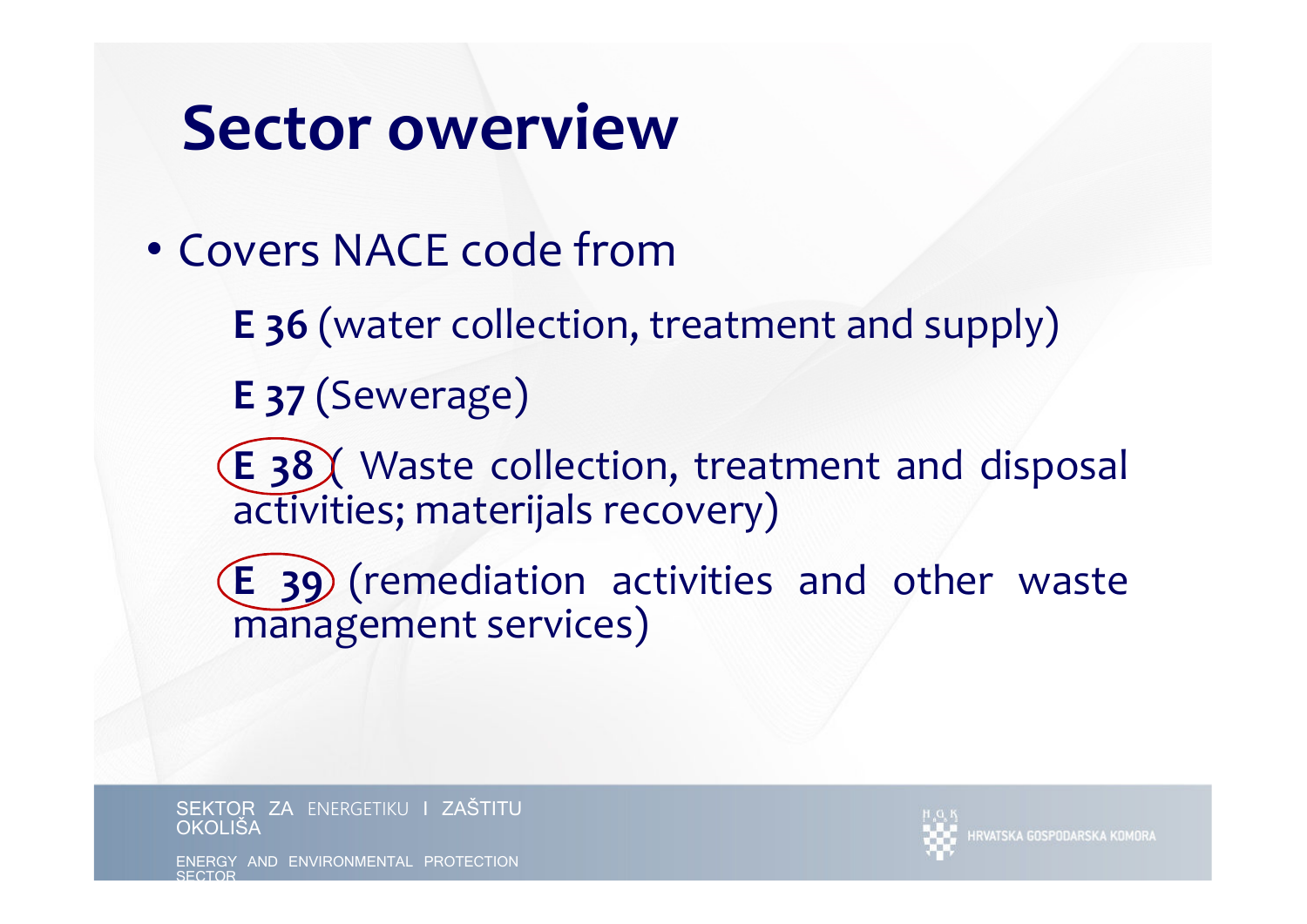# **Statistics – Number of companies**



Source: FINA 2015. Data processing: HGK

#### SEKTOR ZA ENERGETIKU I ZAŠTITU<br>OKOLIŠA **OKOLIŠA**

HRVATSKA GOSPODARSKA KOMORA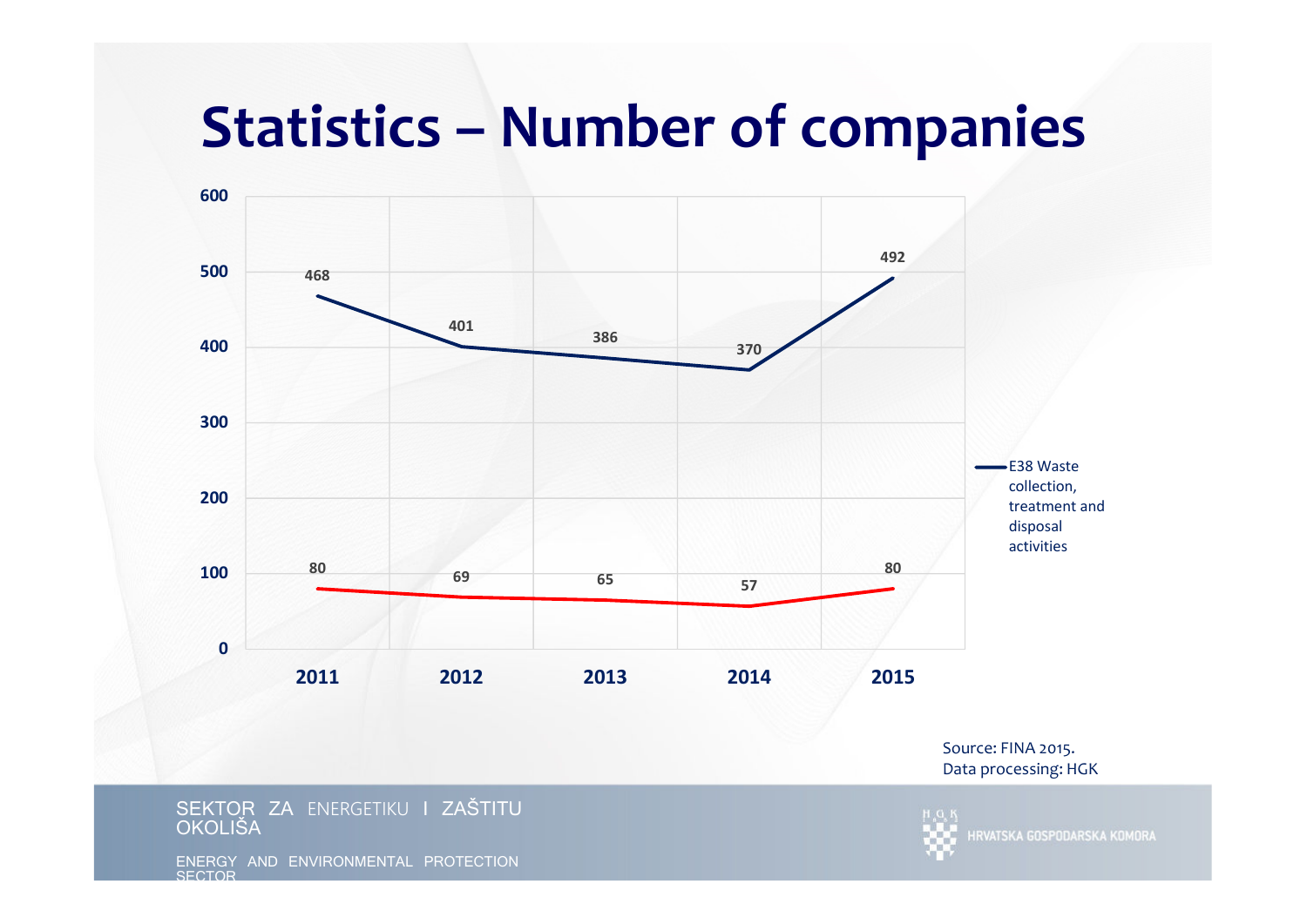# **Statistics – Number of employees**

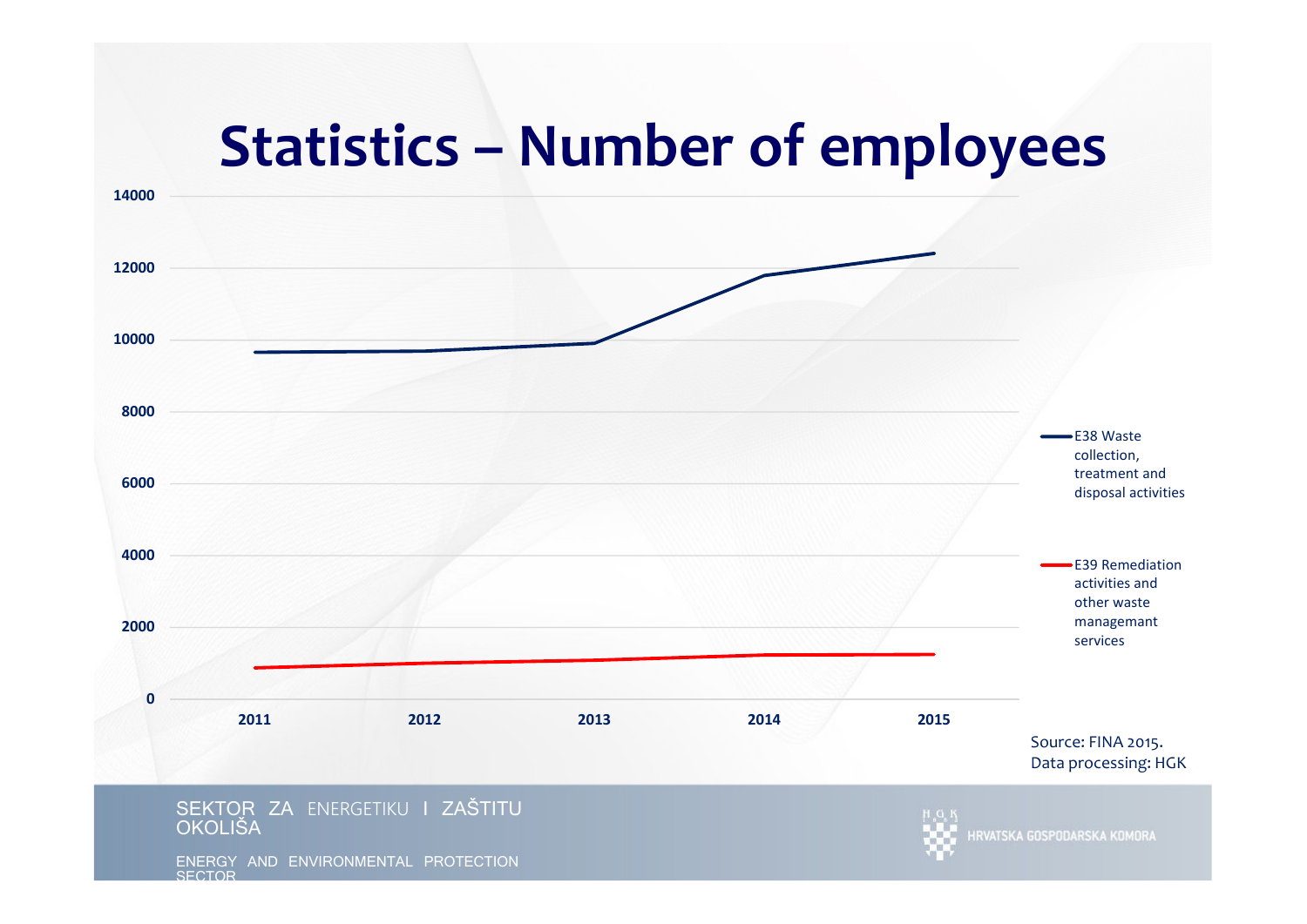# **Statistics – Total income**

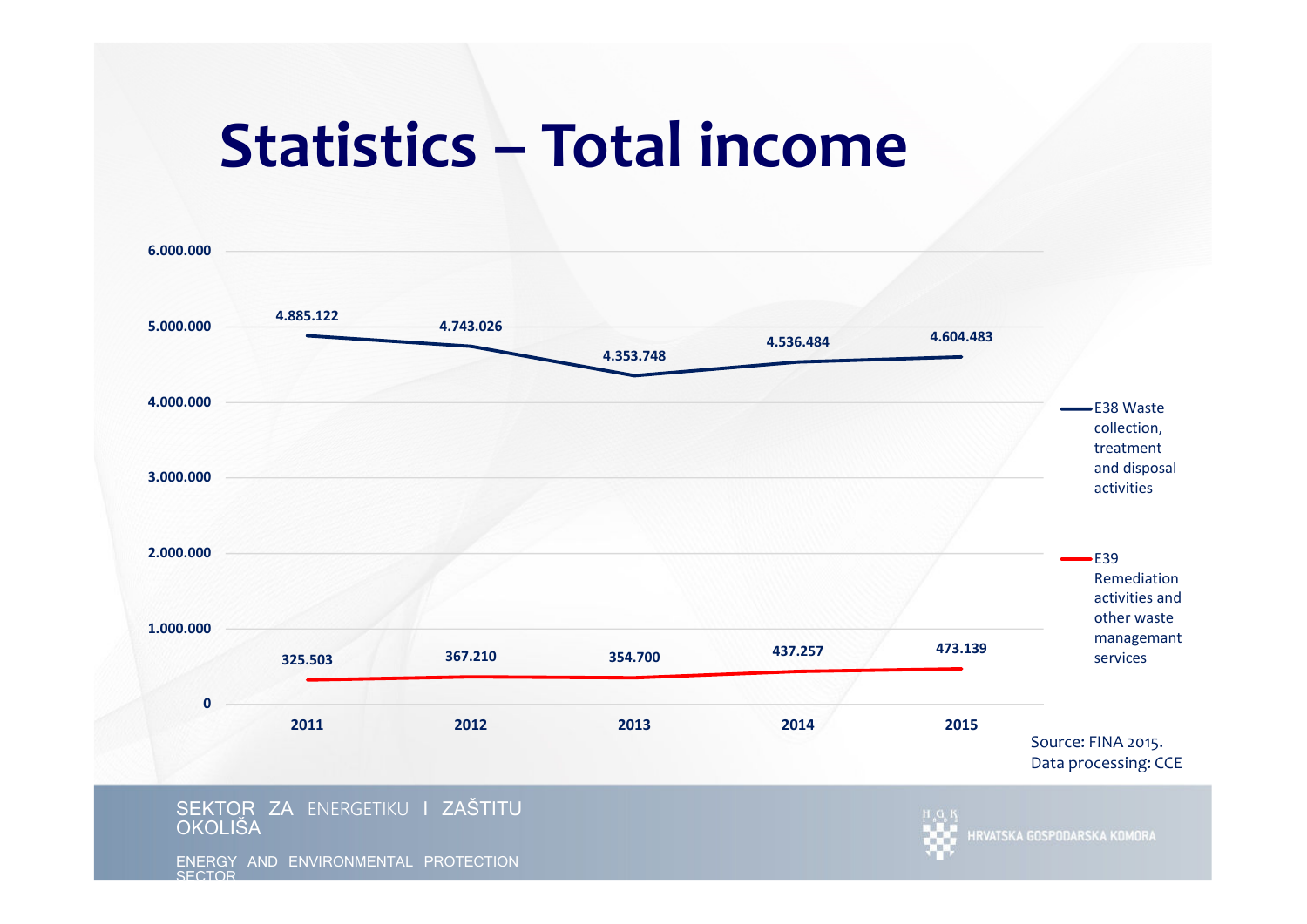## **Total volume of MSW collected in Republic of Croatia in 2006 - <sup>2014</sup>**



Source: Croatian Environment AgencyData processing: CCE

> SEKTOR ZA ENERGETIKU I ZAŠTITU<br>OKOLIŠA OKOLIŠA

ENERGY AND ENVIRONMENTAL PROTECTION **SECTOR** 



**IRVATSKA GOSPODARSKA KOMORA**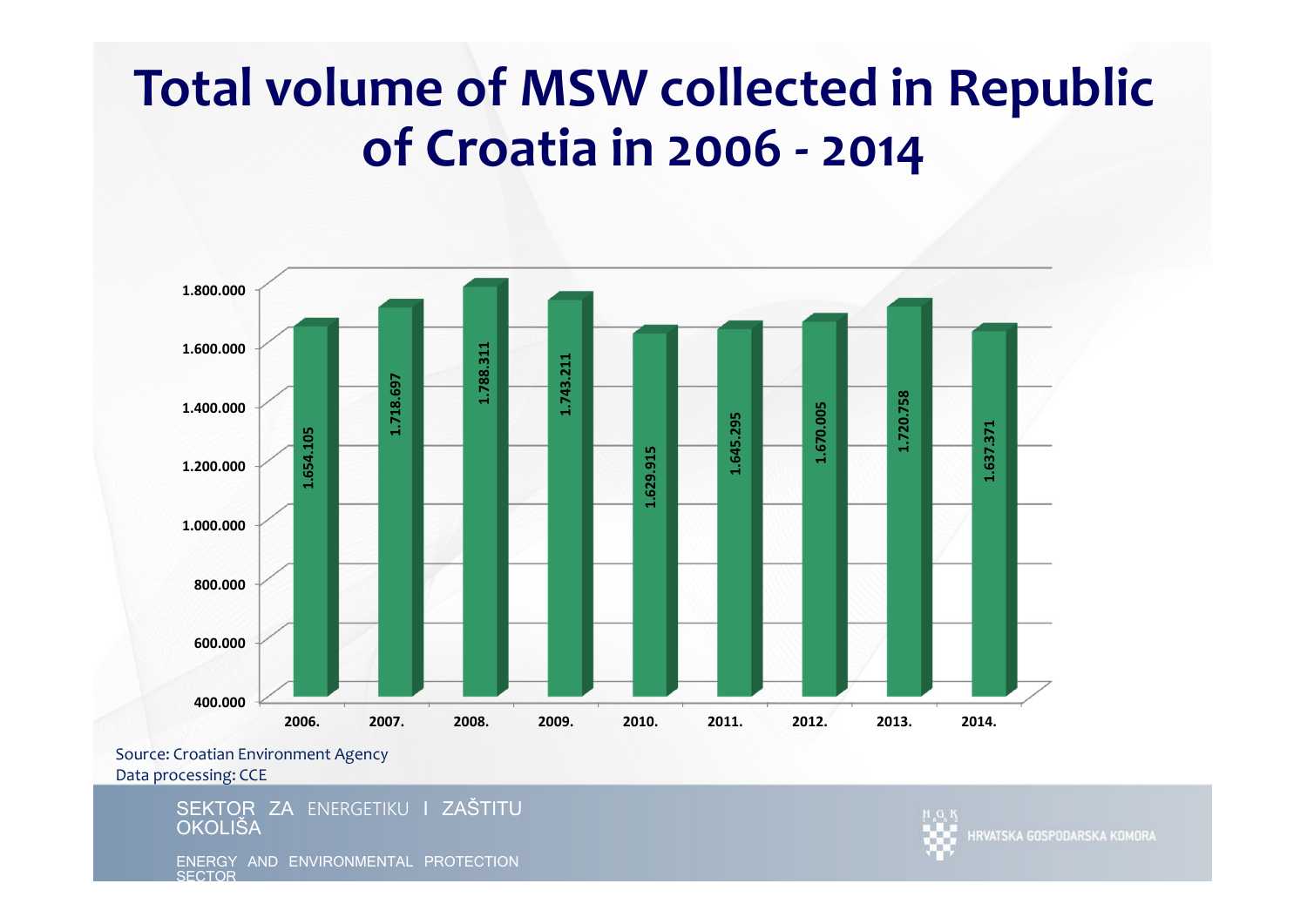## **Separately collected waste streams from MSW in 2014**



ENERGY AND ENVIRONMENTAL PROTECTION **SECTOR** 

HRVATSKA GOSPODARSKA KOMORA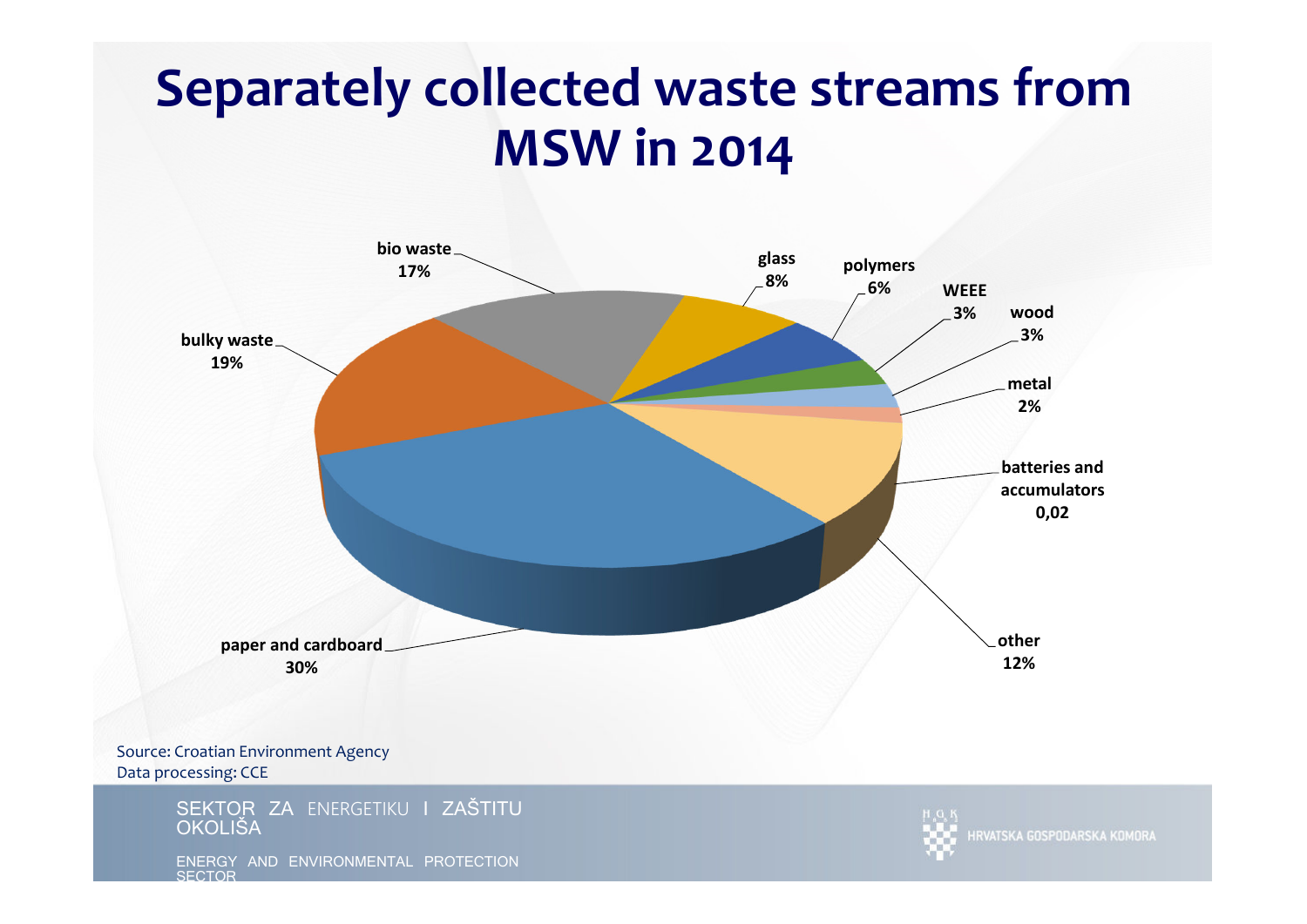## **Legal obligations – LCG and MC**

#### *Local self-government (LSG) units have the obligation to*

- •organise collection of MSW
- •• ensure separate collection of waste paper, metal, glass, plastic, textile, bulky MW, biodegradable MW
- • prevent the discarding of waste in non-compliant manner*And LSG usually organise the MSW system through WM municipal company (operator). Additionally operator has to*
- • ensure appropriate device for mass measurement and vehicle identification on the landfill
- • report on quantities of biodegradable waste deposited on the landfills and waste deposited in the non-compliant landfills
- comply with the quantities of waste specified in the Minister •decision
- organize recycling yards acording to the law•

SEKTOR ZA ENERGETIKU I ZAŠTITU<br>OKOLIŠA OKOLIŠA

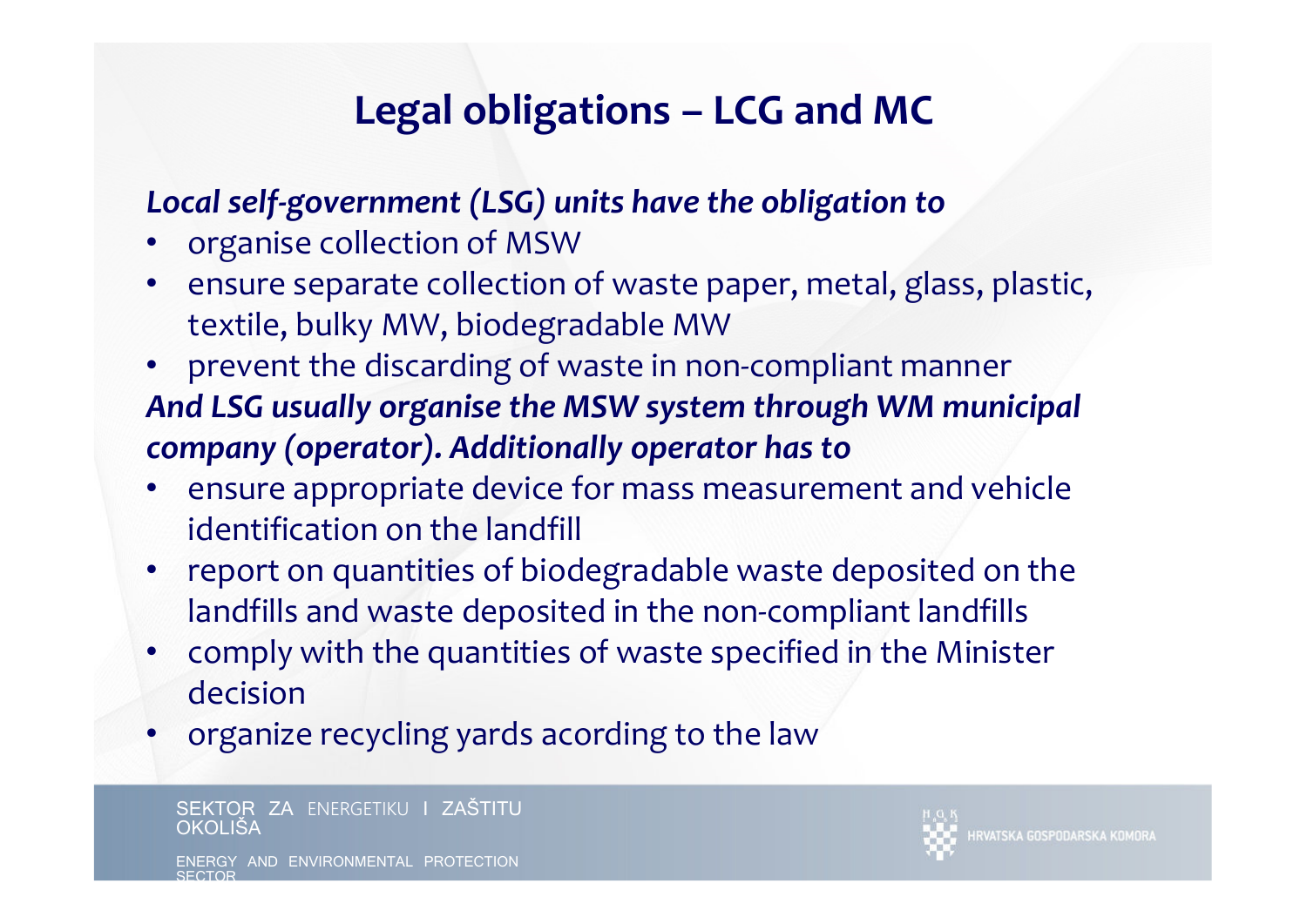## **Legal obligations of reduction separate waste streams from MSW**



Source: Ministry of environmental protection and energyData processing: CCE

> SEKTOR ZA ENERGETIKU I ZAŠTITU<br>OKOLIŠA OKOLIŠA

ENERGY AND ENVIRONMENTAL PROTECTION **SECTOR** 



**IRVATSKA GOSPODARSKA KOMORA**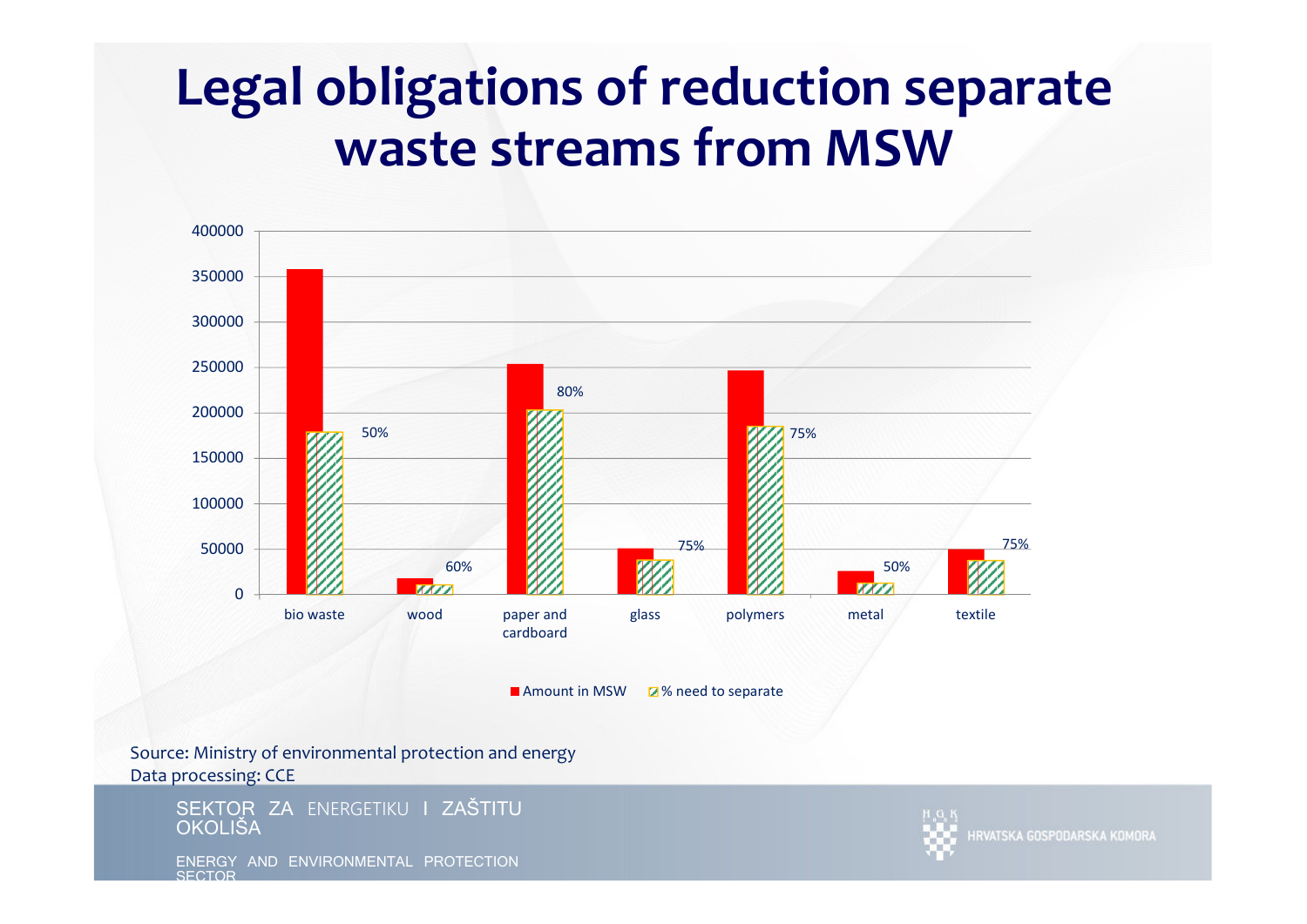### **Additional goals from national legislation**

- Reduce biodegredable waste on landfilds by 50% till **November 31, 2016**
- Reduce biodegredable waste on landfilds by 65% till **November 31, 2020**
- 50% by mass of waste is to be prepared for reuse and recycling (paper, metal, plastic i glass)**January** <sup>0</sup>**1, 2020**
- 70% mass of construction waste to be recycled**January** <sup>0</sup>**1, 2020**

SEKTOR ZA ENERGETIKU I ZAŠTITU<br>OKOLIŠA OKOLIŠA



AND ENVIRONMENTAL PROTECTION SECTOR